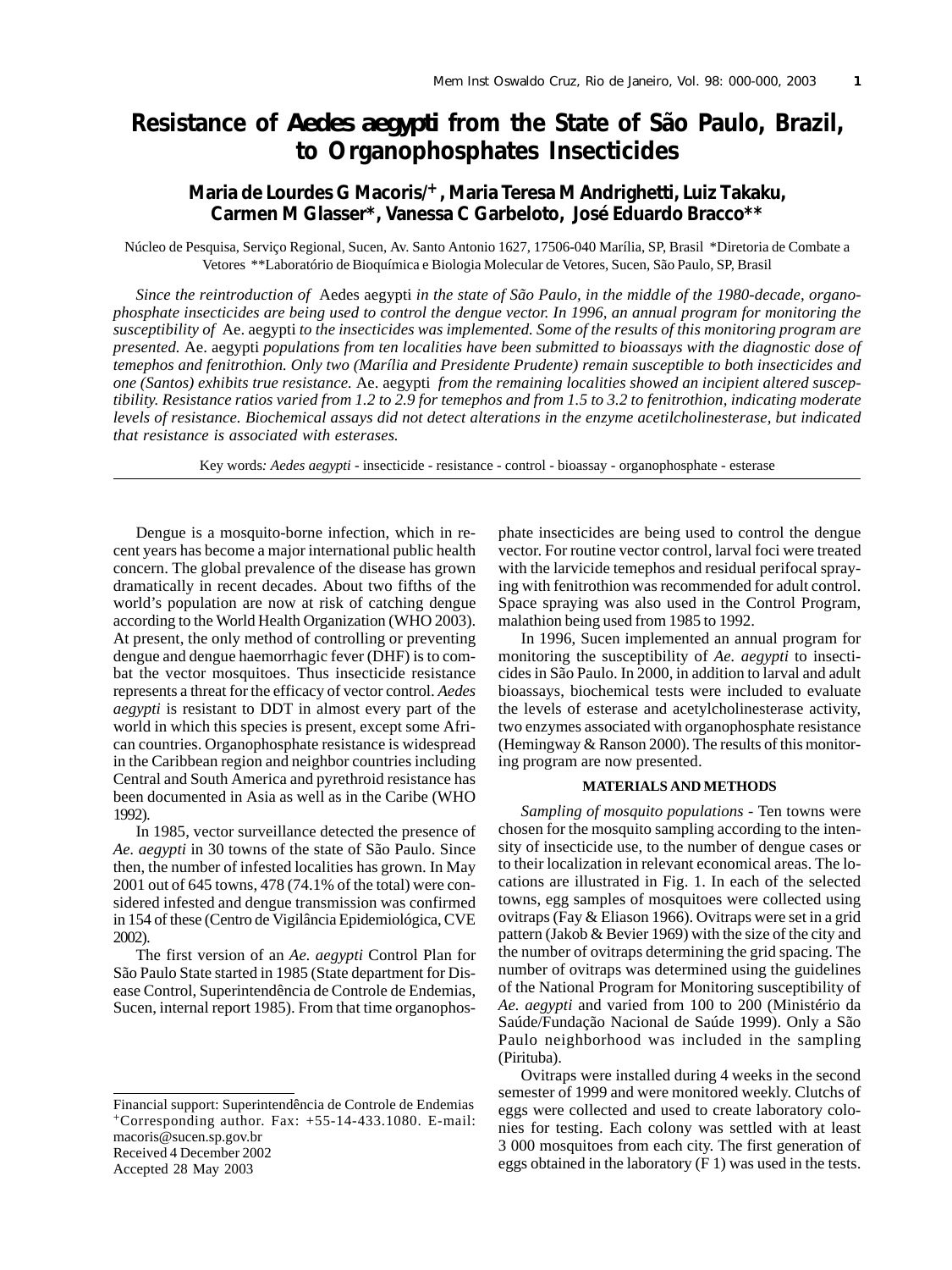

Fig. 1: state of São Paulo municipalities where populations of *Aedes aegypti* were sampled. 1 Presidente Prudente; 2 Araçatuba; 3 São José do Rio Preto; 4 Ribeirão Preto; 5 Barretos; 6 Campinas; 7 São Paulo (Pirituba); 8 Santos; 9 Bauru; 10 Marília

*Biological assays -* Biological assays were performed essentially according to the World Health Organization Guidelines (WHO 1976, 1981) to detect and quantify resistance. The susceptible Rockefeller strain, kindly provided by the CDC's laboratory in Puerto Rico, was used for calibration of the assays.

The diagnostic doses used for temephos and fenitrothion, 8 µg/l and 10 µg/l, respectively, corresponded to twice the lethal concentration 99% (LD99) for this susceptible strain (WHO 1976).

A total of 800 larvae from each population were exposed in four tests to a diagnostic dose.

For the estimation of lethal concentrations three tests were performed using a range of eight concentrations. In each concentration, 25 larvae were exposed in four replicates per test.

Estimation of lethal concentration 95% and confidence limits were calculated at the 95% probability level (g test) (Polo-PC 1987) and used for the final analysis.

*Biochemical tests* - Fourth instar-larvae (F1 generation), frozen at -70°C, were used for the assays. The homogenizations were done on ice. All the assays were performed in 96-well microplates and the absorbance was measured on the Microwell Systen Reader 230S (Organon Teknika).

*Esterase tests* - The protocol for esterase tests was described by Hemingway and Georghiou (1984) and modified by Bracco et al. (1999). Each larva was individually homogenized in 200 µl de-ionized water with phenylthiocarbamide (PTC) 1 mM and two 50 µl aliquots of each homogenate were placed in two wells of a reading plate. Two hundred µl of 0.03 mM 1 or 2-napthyl acetate was added to each well. After 30 min incubation at 30°C, 50 µl of a solution of 0.03 mM tetrazotized o-dianisidine, zinc chloride complex (Fast Blue), 3 590 sodium dodecyl sulphate (SDS) was added and samples were read 5 min later at 620 nm. A 1 mM PTC solution replaced mosquito homogenate for the blank sample. At least 178 individuals per population were analyzed.

*Acetylcholinesterase test* - The methodology described by Bourguet et al. (1997) was used. Individual larvae were homogenized in 400 µl of 1 mM phosphate buffer  $0.1\%$  pH 7.0 Triton X-100. Two 100 µl aliquots were placed in adjacent wells. Each well received, alternatively,  $10 \mu$ l of ethanol or  $10 \mu$ l of 5 x  $10^{-2}$  M propoxur in ethanol. After incubation for 15 min at room temperature, 100 µl of 0.2 mM dithio-bis 2-nitrobenzoic acid, 0.2 mM acetylthiocholine iodide solution pH 7.8 were added.

Readings were made after 5 and 15 min at 405 nm. Activity was evaluated as the increase in absorbance between both time points. Ninety-six individuals were analyzed for each population.

*Protein dosage* - Total protein quantification of mosquito homogenates was performed with the Bio-Rad Protein Assay Kit (Bio-Rad Laboratories) and used to correct esterase activity. Bovine serum albumin was used as a standard.

#### **RESULTS**

The interpretation of results of tests using diagnostic doses was based on the criteria proposed by Davidson and Zahar (1973). The mosquito population was considered susceptible if the average percentage of mortality was > 98%, resistant if mortality was below 80% and in an intermediate situation indicating incipient resistance when mortality was in the range 80-98%. The results presented in Table I show that only Marília and Presidente Prudente *Ae. aegypti* populations are susceptible to both temephos and fenitrotion. The Bauru population is susceptible to temephos and Campinas mosquitoes remain susceptible to fenitrothion. An altered response for both insecticides was recorded in Araçatuba, Barretos, Ribeirão Preto, São José do Rio Preto and Pirituba while mosquitoes from Santos were classified as resistant for both insecticides. In the estimation of the resistance ratio, a similar pattern of response of the populations was observed. The populations of *Ae. aegypti* from Presidente Prudente, Marília and Bauru showed the smallest resistance ratios as already observed in 1998 (Macoris et al. 1999). There is a gradient response for populations that had an altered response in diagnostic dose tests and the mosquitoes from Santos, which were classified as resistant in the diagnostic test, showed the highest resistant ratio for both insecticides.

The results of the biochemical tests for the evaluation of the acetylcholinesterase activity are expressed as the frequency of resistant allele present in the populations and are listed in Table II. It was noted that the resistant allele is present in some populations but always at a low frequency. The results of biochemical tests where activity of α- and β-esterases were evaluated are in Table III and Figs 2 and 3. There is a wide variation on the results, which are related to the variations observed in the biological assays. The populations of Ribeirão Preto, São José do Rio Preto and Santos showed the higher variance for α-esterase activity (Table III, Fig. 2). For β-esterase activity, the populations that showed the greatest variance were Araçatuba, Campinas, Pirituba, Ribeirão Preto and Santos (Table III, Fig. 3).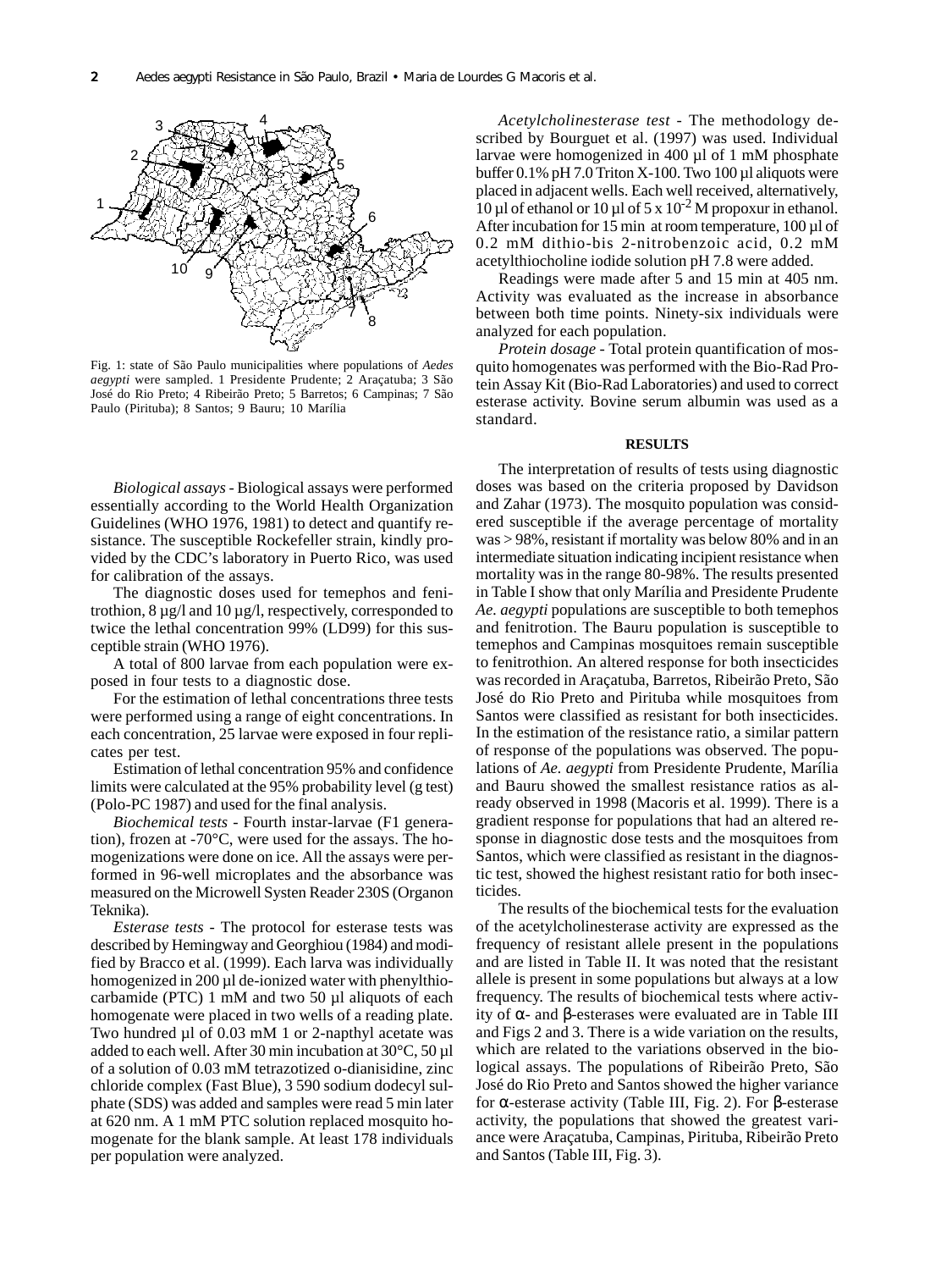| Divassays with Aeues uegypt farvae from towns of the state of Sao Faulo with the organophosphates temephos and femiliounon |                                      |                                    |     |                   |                   |           |  |  |
|----------------------------------------------------------------------------------------------------------------------------|--------------------------------------|------------------------------------|-----|-------------------|-------------------|-----------|--|--|
| Population                                                                                                                 | <b>Temephos</b><br>% mortality at DD | Fenitrothion<br>LC 95 ( $\mu$ g/l) | RR  | % mortality at DD | LC $95 \times 10$ | <b>RR</b> |  |  |
| Aracatuba                                                                                                                  | 97                                   | 7.4                                | 2.2 | 92                | 8.2               | 2.2       |  |  |
| <b>Barretos</b>                                                                                                            | 94                                   | 8.0                                | 2.4 | 94                | 9.3               | 2.4       |  |  |
| Bauru                                                                                                                      | 100                                  | 5.0                                | 1.5 | 94                | 5.7               | 1.5       |  |  |
| Campinas                                                                                                                   | 91                                   | 9.0                                | 2.6 | 99.5              | 7.1               | 1.9       |  |  |
| Marília                                                                                                                    | 100                                  | 5.7                                | 1.7 | 100               | 6.9               | 1.8       |  |  |
| Presidente Prudente                                                                                                        | 100                                  | 4.1                                | 1.2 | 100               | 5.9               | 1.6       |  |  |
| Pirituba (SP)                                                                                                              | 85                                   | 8.5                                | 2.5 | 95                | 9.9               | 2.6       |  |  |
| Ribeirão Preto                                                                                                             | 88                                   | 9.5                                | 2.8 | 94                | 10.0              | 2.6       |  |  |
| São José do Rio Preto                                                                                                      | 96                                   | 8.0                                | 2.4 | 97                | 10.2              | 2.7       |  |  |
| <b>Santos</b>                                                                                                              | 79                                   | 10.0                               | 2.9 | 75                | 12.0              | 3.2       |  |  |
| Rockefeller                                                                                                                |                                      | 3.4                                |     |                   | 3.8               |           |  |  |

TABLE I Bioassays with *Aedes aegypti* larvae from towns of the state of São Paulo with the organophosphates temephos and fenitrothion

DD: diagnostic dose for temephos and fenitrothion was 8 and 10 µg/l respectively; LC: lethal concentration 95%; RR: resistance ratio related to the susceptible strain, Rockefeller

## TABLE II

Frequency of the acetylcholinesterase resistant allele  $(Ace<sup>R</sup>)$  in *Aedes aegypti* populations of the state of São Paulo, Brazil (96 individuals per population)

| Population            | $F_{(Acc)}$ |
|-----------------------|-------------|
| Rockefeller           | 0.000       |
| Araçatuba             | 0.000       |
| <b>Barretos</b>       | 0.003       |
| Bauru                 |             |
| Campinas              | 0.000       |
| Marília               | 0.011       |
| Presidente Prudente   | 0.011       |
| Pirituba              | 0.008       |
| Ribeirão Preto        | 0.000       |
| São José do Rio Preto | 0.027       |
| Santos                | 0.005       |

\_\_: data not available

## **DISCUSSION**

The bioassays seem to be reliable since there was an agreement in the results of both diagnostic tests and estimation of resistant ratios. The populations that were classified as susceptible in the diagnostic tests were the ones that showed resistant ratios below 2. The ones classified with incipient resistance showed resistance ratios between 2 to 3 while the population classified as resistant in the diagnostic test showed resistance ratio  $> 3$ .

Among the ten cities where mosquitoes were sampled, only two remain susceptible to both temephos and fenitrothion (Marília and Presidente Prudente). In all the others, small alterations were observed and in only one (Santos) the *Ae. aegypti* population was classified as resistant. The level of resistance observed however is low, compared to the resistance ratios of over 20 reported by Rawlings (Rawlings & Ragoonansingh 1990, Rawlins & Wan 1995, Rawlins 1998) in the Caribbean area.

| TABLE I |  |
|---------|--|
|---------|--|

Increase, average, standard deviation and variance of elevated α- and β-esterase activity

|                       | $\alpha$ -esterase       |      |       |            | B-esterase               |       |       |            |
|-----------------------|--------------------------|------|-------|------------|--------------------------|-------|-------|------------|
| Population            | Increase                 | χ    | σ     | $\sigma^2$ | Increase                 | χ     | σ     | $\sigma^2$ |
| Rockefeller           | $\overline{\phantom{0}}$ | 1.49 | 0.46  | 0.21       | $\overline{\phantom{a}}$ | 3.02  | 1.82  | 3.31       |
| Araçatuba             | $^{+}$                   | 4.16 | 1.78  | 3.18       | $^{+}$                   | 4.23  | 4.75  | 22.58      |
| <b>Barretos</b>       | $\overline{\phantom{0}}$ | 1.32 | 0.54  | 0.29       | $\overline{\phantom{a}}$ | 0.83  | 1.36  | 1.85       |
| Campinas              | $\overline{\phantom{0}}$ | 2.97 | 1.63  | 2.64       | $^{+}$                   | 4.43  | 3.29  | 10.83      |
| Marília               | $\overline{\phantom{a}}$ | 3.27 | 0.76  | 0.58       | $\overline{\phantom{0}}$ | 3.83  | 2.13  | 4.55       |
| Presidente Prudente   | $\overline{\phantom{0}}$ | 2.37 | 0.55  | 0.30       | $\overline{\phantom{0}}$ | 3.95  | 2.92  | 8.54       |
| $Pirituba - SP$       | $\overline{\phantom{a}}$ | 2.56 | 1.66  | 2.77       | $^{+}$                   | 4.86  | 12.32 | 151.84     |
| Ribeirão Preto        | $+$                      | 7.10 | 15.64 | 244.9      | $^{+}$                   | 8.32  | 20.39 | 415.66     |
| São José do Rio Preto | $+$                      | 4.07 | 3.70  | 13.69      | $\overline{\phantom{0}}$ | 0.79  | 1.67  | 2.79       |
| Santos                | $^{+}$                   | 6.58 | 3.80  | 14.44      | $^{+}$                   | 10.52 | 7.99  | 63.81      |

+:elevation of activity when compared to the reference strain Rockefeller; -: pattern of activity similar to the reference strain; χ: average;  $\sigma$ : standard deviation;  $\sigma^2$ : variance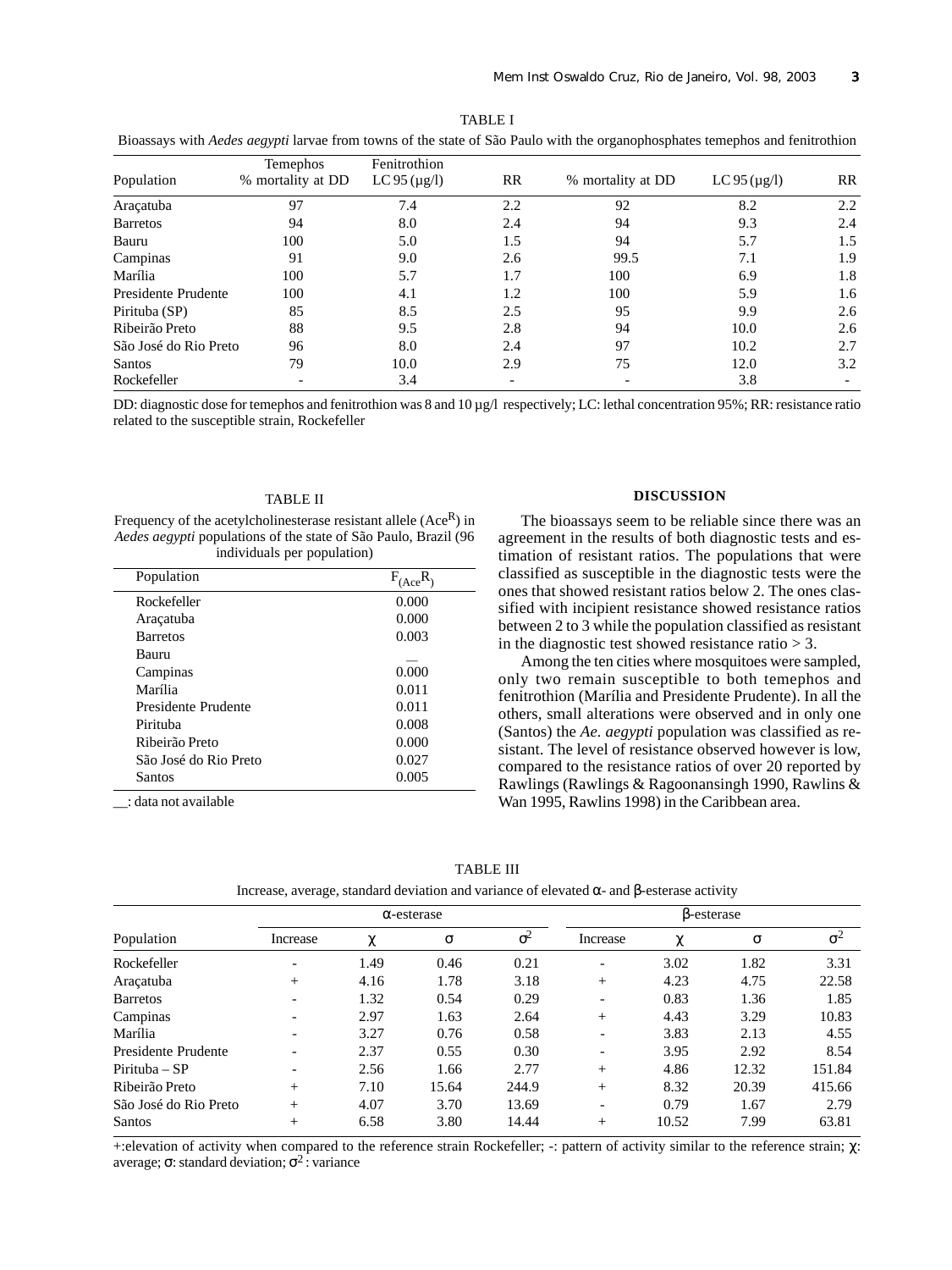

Fig. 2: frequency of α-esterase class activity in *Aedes aegypti* populations of the state of São Paulo, Brazil.

The resistant form of acetylcholinesterase is present in a very low frequency in the populations of this study and might not be responsible for the alterations observed in the biological tests. In fact, the presence of the resistant allele was reported just in one population of *Ae. aegypti* from Santiago de Cuba but the authors demonstrated that this mechanism was not involved in that population's insecticide resistance. In that area the observed organophosphorus resistance was related rather to esterases and glutathione-s-transferase (Rodriguez et al. 1999).

The field populations of *Ae. aegypti* with higher levels of  $\alpha$ - and β-esterase activity, were also those that showed higher resistance ratios. Since these enzymes metabolize insecticides from the organophosphate group, they are presumably involved in the resistance mechanisms of those populations. This is compatible with the results presented by Gokhale et al. (2000) who showed that the evolution of resistance to organophosphates was mediated by a 3-4 fold increase in the esterase activity.

The correlation between esterase activity and susceptibility to insecticides makes it possible to establish where resistance is beginning. The high variability of  $\alpha$ - and  $\beta$ esterase activity observed indicates that resistance is present in only a small part of the population with this high level of activity while the majority of the population has not undergone alteration. This monitoring method is thus sensitive enough to detect the process in its begin-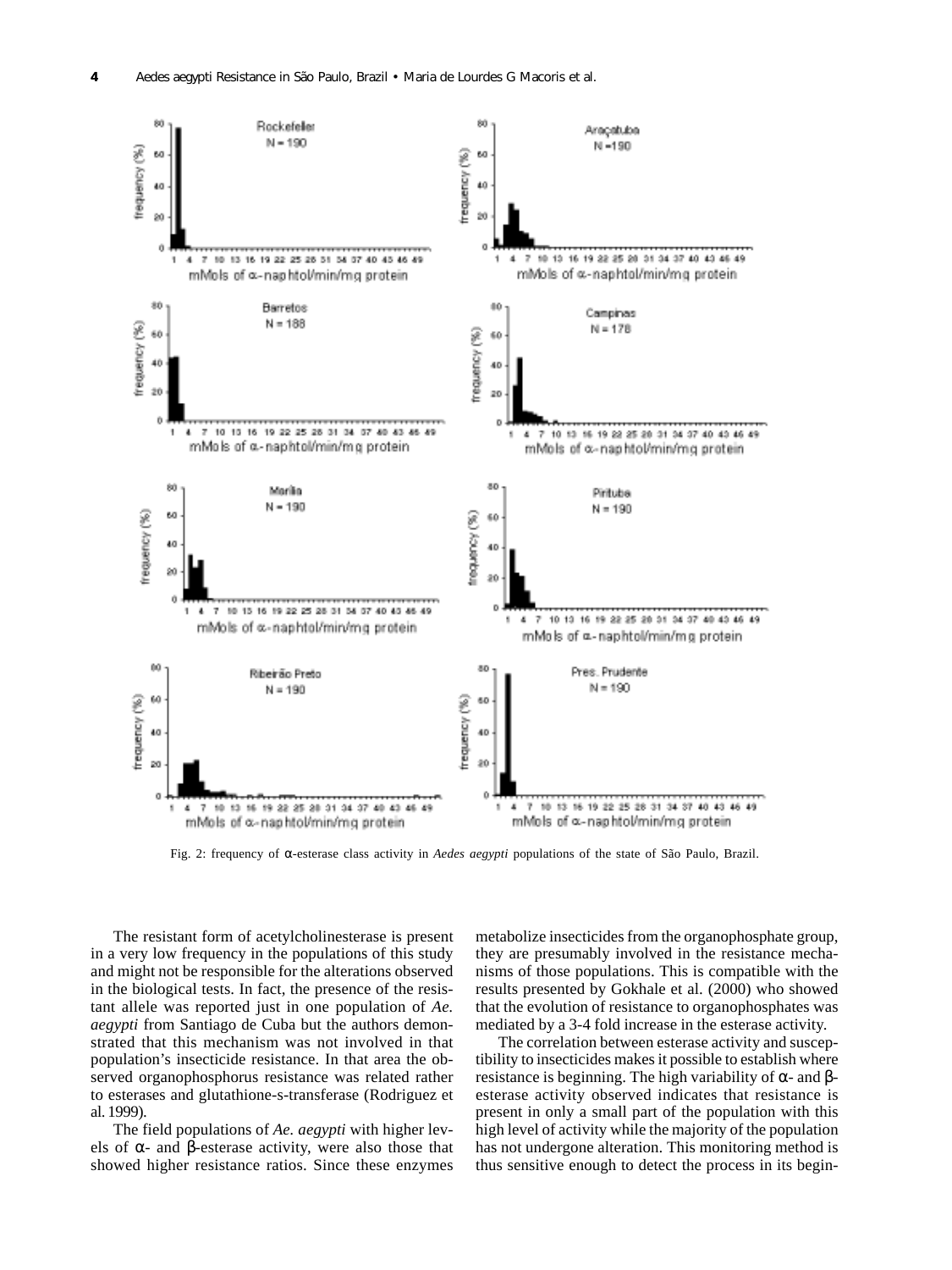

Fig. 3: frequency of β-esterase class activity in *Aedes aegypti* populations of the state of São Paulo, Brazil.

ning. The results demonstrate the importance of continuing the surveillance in order to and monitor the level and frequency of resistance.

With the exception of Santos the levels of resistance observed are not indicative of a possible larval control failure in the field. Nevertheless, it is recommended that field tests should be performed to evaluate efficacy of larval control especially in the port of Santos.

## **ACKNOWLEDGMENTS**

To the technicians Iole Arumi Sei, Kleber José Whitaker and Karina de Cássia Rodrigues Nalon and the Fundap trainee Sérgio Fernando Hennies Leite for their technical assistance.

## **REFERENCES**

Bourguet D, Pasteur N, Bisset J, Raymond M 1997. Determination of Ace.1 genotypes in single mosquitoes: toward an